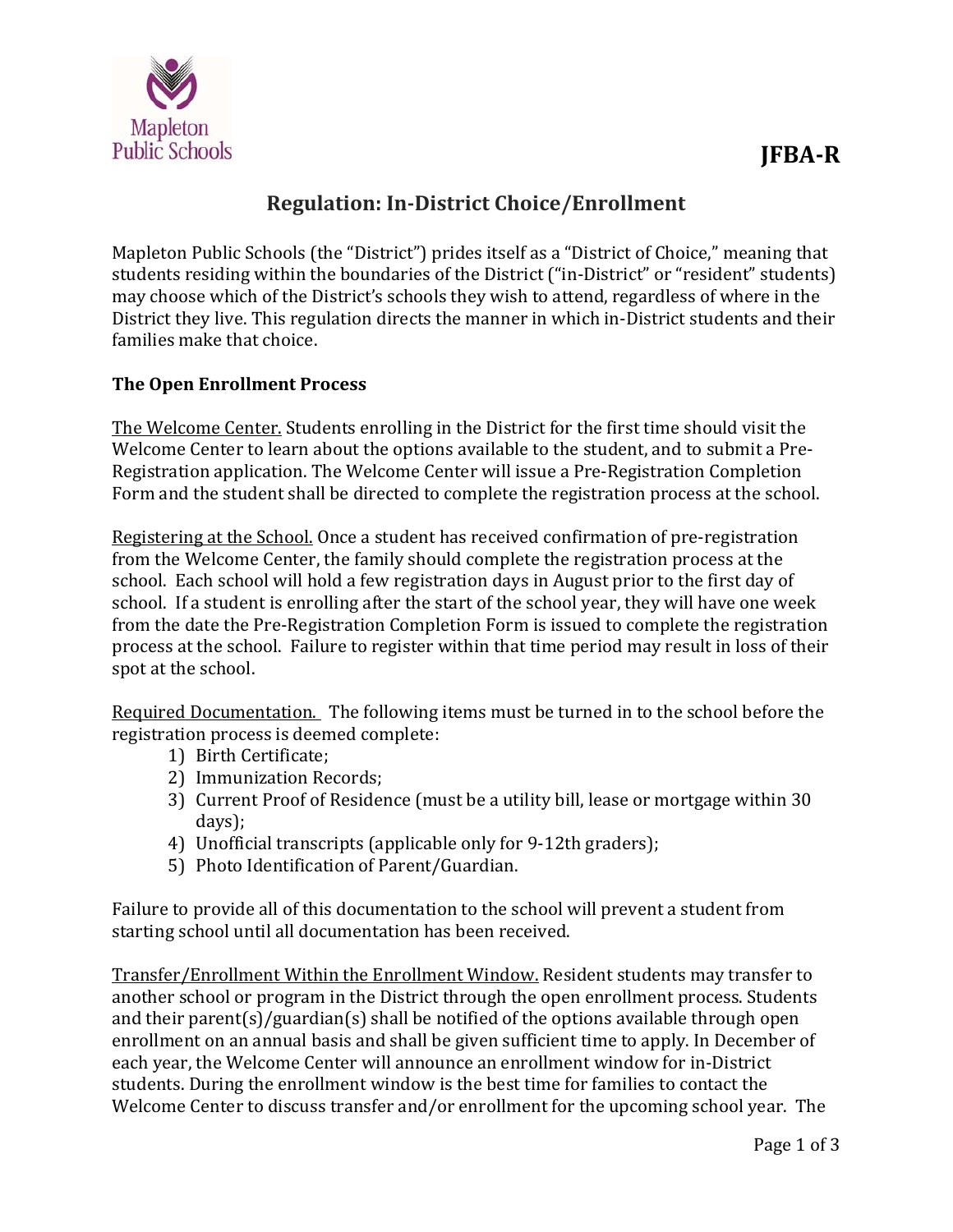

student/family should visit the Welcome Center where a Pre-Registration Application shall be completed, indicating the student/family's top three choices. The Welcome Center will place the student at a school according to their preferences and availability. If there is no availability at their first choice school, their name is added to a wait pool and the student shall be enrolled at the next school of preference with availability. The Welcome Center will issue a Pre-Registration Completion Form as soon as possible after a decision regarding availability and enrollment has been reached and the student/family should complete the registration process at the school.

Transfer/Enrollment Outside of the Enrollment Window. In-District students who wish to transfer to a different school outside of the enrollment window should first contact their School Director. The Director will find out which schools have availability and advise the student and their family. In some circumstances, especially for high school students, the timeliness of a transfer could be important and the School Director will discuss the consequences of making a mid-session transfer as it pertains to credits earned, credits lost, and graduation date.

Lottery. When/If space becomes available at a school that was previously full, a lottery will be conducted to determine which students from the wait pool are offered a spot. The Welcome Center will contact the family if space becomes available and they will be given a deadline by which they must register at the school to secure their spot (typically five  $(5)$ ) business days). The Welcome Center will issue a Pre-Registration Completion Form as soon as possible after a decision regarding availability and enrollment has been reached.

## **Special Education Students**

In District Students in need of special education services should submit an Pre-Registration Application and an Exchange of Information Form to the Welcome Center. Student Services will review the student's application and Individual Education Plan (IEP) and determine which school(s) offers the services that the student needs. Student Services will notify the family and if there is more than one school that provides the services needed and that has availability, the family will be permitted to choose from the available options. Student Services will notify the Welcome Center and the school of the student's placement. The registration process should be completed at the school.

Requests from the parent(s) of special education students for open enrollment or transfer to another school or program shall be considered in accordance with applicable state and federal laws. The student's current Individual Education Plan (IEP) shall be used to determine if the requested school or program can meet the student's needs.